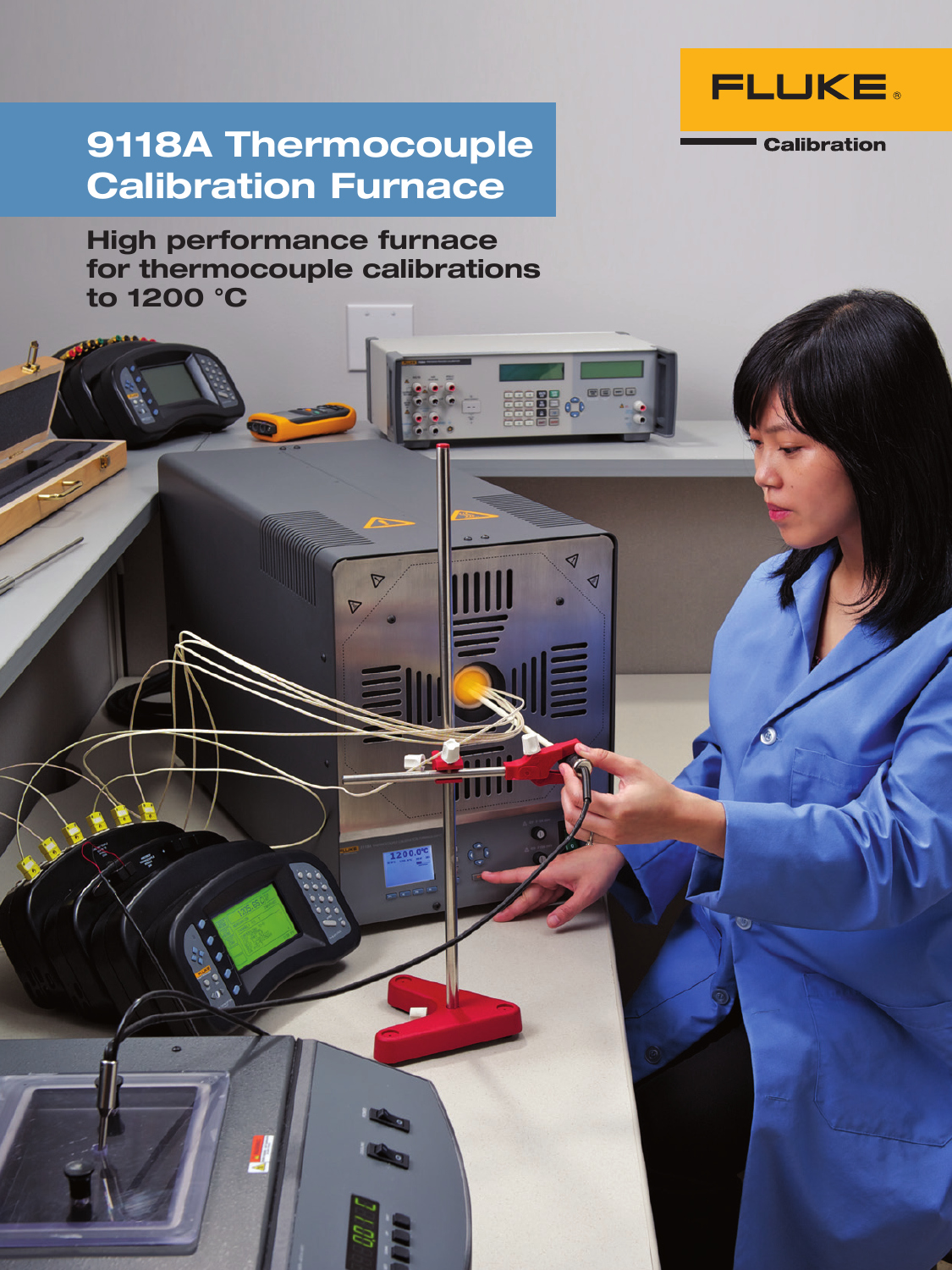# The most flexible, accurate, and reliable horizontal calibration furnace in its class



The Fluke Calibration 9118A Thermocouple Calibration Furnace is a horizontal, open-ended tube furnace with a temperature range of 300 °C to 1200 °C. It is used for comparison calibration of noble and base-metal thermocouples by secondary high-temperature labs and instrument shops in industries such as aerospace, automotive, energy, metals, and plastics. The 9118A is the most accurate, reliable, and flexible furnace in its class, meeting the demanding requirements of high-temperature thermocouple calibration.

### Seven key features set the 9118A apart from other high-temperature calibration furnaces:

#### **1 Wide temperature range spanning most high-temperature applications**

Standards and guidelines such as AMS 2750 and EURAMET cg-8 require that a thermocouple be calibrated over the full temperature range in which it is used. The 9118A temperature range of 300 °C to 1200 °C covers most high-temperature applications.

#### **2 Flexible configuration for calibrating many thermocouple types**

The 9118A furnace can be operated with or without an isothermal block, which increases calibration workload that can be performed with a single furnace.

- Tube furnace configuration (without isothermal block): Base-metal thermocouples are often sheathed in formable materials such as braided fiberglass or PTFE. During calibration, they are bundled around a reference thermometer, held together with fiberglass cord or tape, and inserted into a tube furnace.
- Isothermal block configuration: Metal- or ceramic-sheathed thermocouples are generally constructed with noble-metal thermoelements and therefore have higher calibration accuracy requirements. The isothermal block, which accommodates up to four 6.35 mm (0.25 in) probes, improves heat transfer and temperature stability. This better equalizes the temperature between the reference probe and the unit under test (UUT), which reduces measurement uncertainty compared to calibration without a block.

The furnace configuration can be quickly changed by selecting the calibration parameters stored in the controller for the desired configuration and inserting or removing the alumina ceramic isothermal block.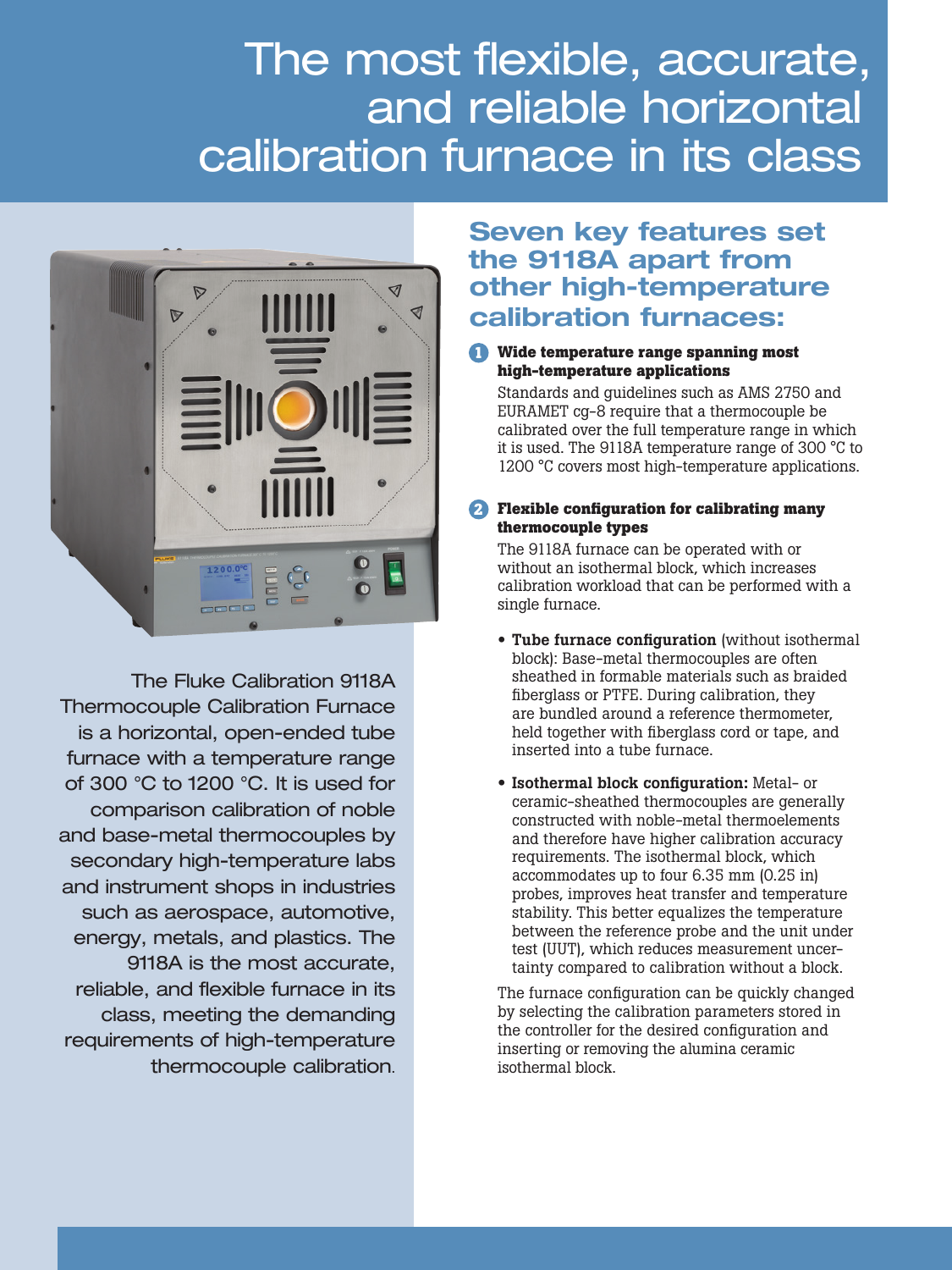![](_page_2_Picture_0.jpeg)

#### **3 Best-in-class temperature stability and uniformity for calibration accuracy**

Axial and radial uniformity, as well as constant temperature stability over time, are key factors that contribute to accurate thermocouple calibrations.

To minimize axial temperature gradients, three actively controlled heater zones compensate for temperature differentials between the central zone and the front and rear zones. Type-S thermocouples, which are less susceptible to drift than other types, are used for temperature control and cutout. Axial temperature uniformity when using the isothermal block is  $\pm$  0.2 °C over a 60 mm (2.4 in) zone from full immersion at 1200 °C.

Radial (hole-to-hole) uniformity is  $\pm$  0.25 °C at 1200 °C when using the isothermal block, and ± 0.5 °C over a 14 mm (0.6 in) diameter at the center of the furnace tube without a block.

When using the isothermal block, temperature stability is  $\pm$  0.1 °C or better over the full temperature range of the furnace.

No other calibration furnace in its class comes close to this level of performance for both modes of operation.

#### **4 Automated setpoint control for improved lab productivity**

A proprietary programmable controller, available in nine languages (English, Chinese, French, German, Japanese, Korean, Portuguese, Spanish, and Russian), enables technicians to automate setpoint temperature control for up to eight setpoint temperatures, the temperature ramp rate, and the time duration the furnace controls at each setpoint.

Automation and data collection can be further enhanced when the Fluke 1586A Super-DAQ is connected to the 9118A furnace through the RS-232 interface. The Super-DAQ can be programmed to control the furnace's setpoint temperatures and collect data for all sensors under test once the furnace has stabilized to within parameters defined by the user. After data has been collected at the first programmed temperature, the Super-DAQ will advance the furnace to the remaining programmed temperatures, collecting data at each setpoint. Once the test has been configured and started, the technician can walk away to work on other activities.

#### **5 Non-metallic block helps minimize thermocouple contamination**

Calibration furnaces with metallic blocks can contaminate thermocouples, causing their accuracy to drift over time. To minimize the risk of contamination, the furnace well and isothermal block of the 9118A are constructed of non-metallic, ceramic alumina. This eliminates the need to protect the thermocouples under test with costly ceramic sleeving—reducing cost of ownership.

#### **6 Deep immersion depth to support most thermocouple calibrations**

Industry standards such as AMS2750 recommend calibrating thermocouples at their normal working depth of insertion. The 9118A immersion depth is 365 mm (14.4 in) when using the isothermal block and 350 mm (13.8 in) to the central point of the furnace without a block. This immersion depth is adequate for most thermocouple calibrations. The 40 mm x 700 mm (1.6 in x 27.6 in) openended furnace tube can also be useful when calibrating multi-junction thermocouples or when sample testing spools of thermocouple wire.

#### **7 Dynamic heater control and cutouts for reliability and safety**

The 9118A controls the heater power level below 100% to prevent the heater elements from overheating—improving heater reliability and lifetime. Redundant over-temperature cutouts are built into the 9118A to ensure safe operation of the furnace. These include over-temperature, chassis thermostat, fan fault, control thermocouple fault, and user programmable cutouts.

![](_page_2_Picture_16.jpeg)